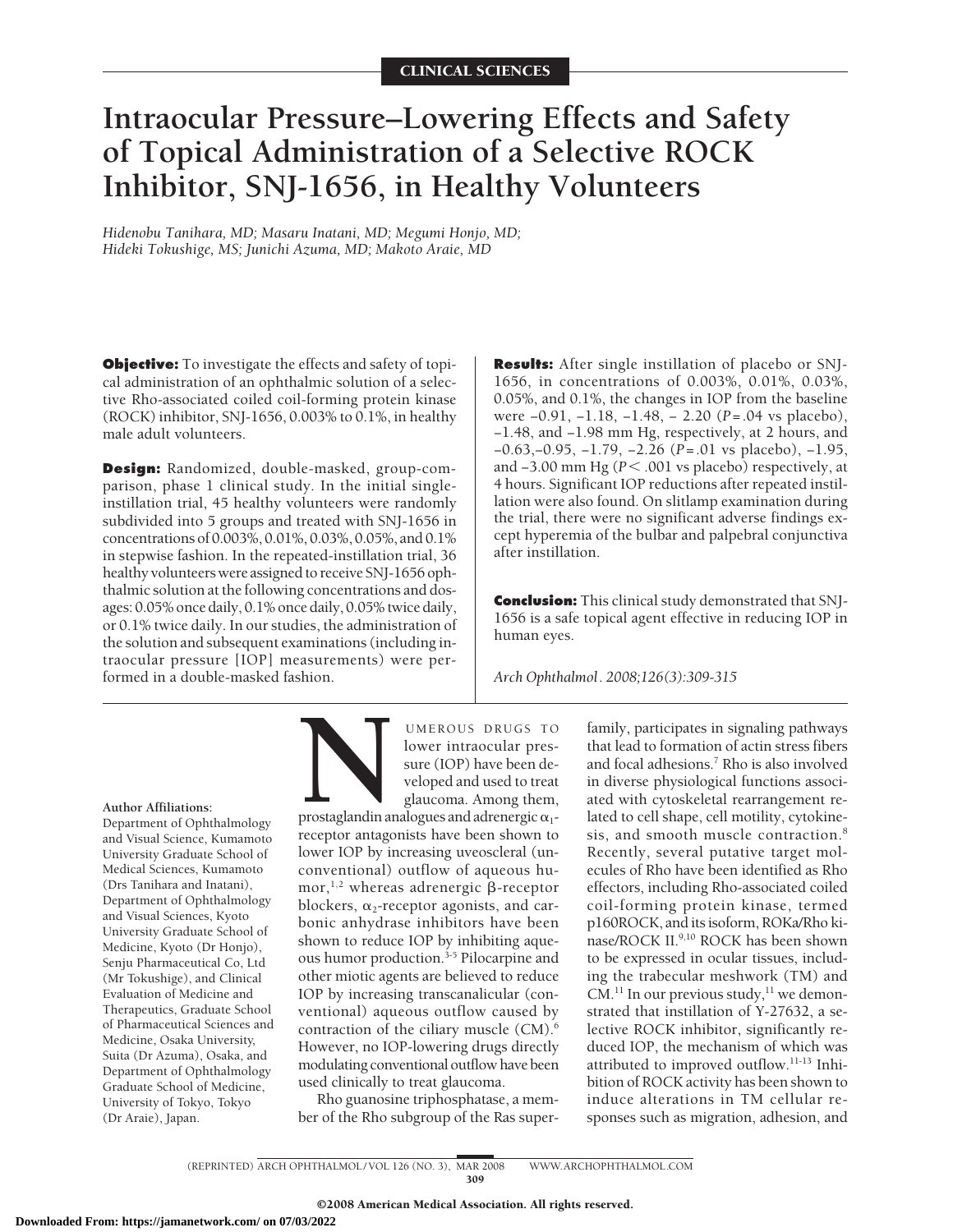changes in cell shape.11 Another selective ROCK inhibitor, Y-39983, 4-[(1*R*)-1-aminoethyl]-*N*-(1*H*-pyrrolo[2,3 *b*]pyridin-4-yl) benzamide monohydrochloride, is 30 fold more potent in inhibiting ROCK activity and has similar IOP-lowering effects at lower concentrations than Y-27632.14

The purpose of this clinical trial was to investigate the IOP-lowering effects and safety of SNJ-1656, an ophthalmic solution of Y-39983, in a single-instillation trial and a prolonged repeated-instillation trial. We report herein the first results, to our knowledge, of a clinical trial of an ophthalmic solution consisting of a selective ROCK inhibitor in human eyes.

## METHODS

We conducted this clinical trial as a randomized, doublemasked, group-comparison, phase 1 clinical study in accordance with the ethical principles of the Declaration of Helsinki. Included in this study were healthy Japanese male volunteers, aged 20 to 35 years. Subjects with any history of ocular disease (including glaucoma), ocular surgery, or severe ocular trauma considered inappropriate for participation were excluded from the study. In addition, we excluded subjects with a history of liver, kidney, heart, digestive organ, or respiratory organ disorders; hematological diseases; or drug hypersensitivity. The subjects were considered eligible to participate if they had no abnormalities on ocular examination (including IOP) in either eye on screening by ophthalmologists. Subjects with a corrected visual acuity of less than 20/20, a cup-disc ratio of 0.6 or more in both eyes, or a difference in the cup-disc ratio of 0.2 or more between the eyes were excluded. Body weight was required to be within 80% to 120% of standard body weight value, calculated with the formula:

(Height in Centimeters-100) $\times$ 0.9 kg.

During the trial, subjects were prohibited from continuing all medical treatment and from wearing contact lenses. Smoking and ingestion of caffeine, alcohol, and grapefruit were also prohibited during the trial.

First, the single-instillation trial of SNJ-1656 and placebo ophthalmic solution (vehicle of SNJ-1656) was conducted in stepwise fashion from July 6 to September 17, 2005, at Osaka Clinical Pharmacological Institute, Osaka, Japan. The study was begun at step 1 (SNJ-1656, 0.003%, and placebo). After the safety of the ophthalmic solution was confirmed by physician interviews, physical examinations, ophthalmologic monitoring, and laboratory tests, step 2 (SNJ-1656, 0.01%, or placebo) was started, followed in turn by steps 3 (SNJ-1656, 0.03%, or placebo), 4 (SNJ-1656, 0.05%, or placebo), and 5 (SNJ-1656, 0.1%, or placebo). Nine subjects for each step (6 in the test drug group and 3 in the placebo group) were included. SNJ-1656 (or placebo) was topically administered in both eyes at 9 AM. Intraocular pressure was measured with noncontact tonometry before instillation and at 1 (10 AM), 2 (11 AM), 4 (1 PM), 8 (5 PM), 12 (9 PM), and 24 (9 AM the following day) hours after instillation.

To investigate the safety of prolonged repeated administration of SNJ-1656, a 7-day repeated-instillation trial was conducted from January 14 to April 1, 2006, at Osaka Clinical Trial Hospital. The study was conducted in stepwise fashion from steps 1 (SNJ-1656, 0.05%, or placebo once daily), 2-1 (SNJ-1656, 0.1%, or placebo once daily), 2-2 (SNJ-1656, 0.05%, or placebo twice daily), and 3 (SNJ-1656, 0.1%, or placebo twice daily). However, steps 2-1 and 2-2 were concurrently conducted because the daily exposure of drug in the 0.05% twice-

daily group is the same as that in the 0.1% once-daily group. Nine subjects for each step (6 in the test drug group and 3 in the placebo group) were included. Once-daily instillation was performed in both eyes at 9 AM on all 7 days. Twice-daily instillation was performed in both eyes of the subjects at 9 AM and 9:30 PM during the first 6 days and 9 AM on the seventh day. The IOPs were measured with noncontact tonometry before instillation and at 1 (10 AM), 2 (11 AM), 4 (1 PM), 8 (5 PM), and 12 (9 PM) hours after instillation in the morning on the third, fourth, fifth, and seventh days of the trial and remeasured on the eighth day at 24 hours (9 AM the following day) after the last instillation.

To evaluate the safety of SNJ-1656, ophthalmologic findings and physiological conditions were examined during the trials. The palpebral and bulbar conjunctiva, cornea, anterior chamber, iris, and lens were examined with slitlamp microscopy at 9 AM, 10 AM, 1 PM, 5 PM, and 9 PM daily during the trial. Also, the ocular findings were scored according to the following criteria: 0 indicates no significant changes; 0.5, slight changes regarded as physiological; 1, mild changes requiring no treatment; 2, moderate changes requiring any treatment; and 4, severe changes requiring hospitalization. Pupil diameter was measured at constant illumination at 9 AM, 10 AM, 11 AM, 5 PM, and 9 PM. General physiological factors, including blood pressure, pulse, and body temperature, were also monitored at 9 AM, 10 AM, 1 PM, 5 PM, and 9 PM. Electrocardiograms were obtained at 9 AM and 11 AM. Ocular examinations included determination of best-corrected visual acuity, retinal fundus examination, full-field flash electroretinography (LE-1000; Tomey, Nagoya, Japan), examination of the corneal and conjunctival surfaces with fluorescein and rose bengal dye, the Schirmer lacrimal test, corneal endothelial cell count with a specular microscope (Noncon Robo Pachy SP-9000; Konan Medical Inc, Tokyo), determination of corneal thickness using pachymetry (Noncon Robo Pachy SP-9000), and hematological and urine examinations, all performed at 9 AM. In the repeated-instillation trial, slitlamp examination, Schirmer lacrimal and rose bengal tests, the measurement of pupil diameter and the monitoring of physiological factors were performed on the first, third, fifth, and seventh days of the trial. An electrocardiogram was obtained on the first, second, fourth, sixth, and seventh days. All examinations were reperformed on the last day of the trial and 1 week after the trial. Slitlamp photography was performed at baseline and whenever abnormal findings were obtained on slitlamp examination results. If volunteers experienced abnormal ocular symptoms, the volunteers indicated them on the patient data sheets. To minimize the adverse effects of SNJ-1656 in the subjects, the study was performed in ascending order from steps 1 to 5 in the singleinstillation trial and steps 1, 2-1, 2-2, and 3 in the repeatedinstillation trial.

In our studies, the ophthalmological solution was administered and subsequent examinations (including IOP measurements) were performed in a double-masked fashion. Unless otherwise indicated, data are expressed as mean±SD.

#### RESULTS

## **IOP-LOWERING EFFECT IN SINGLE-INSTILLATION TRIAL**

In the single-instillation trial of SNJ-1656, the mean IOP at baseline was  $14.05 \pm 2.53$  mm Hg for the placebo group and, for the SNJ-1656 groups,  $14.08 \pm 1.44$  mm Hg for 0.003%, 13.73±1.49 mm Hg for 0.01%, 13.73±2.18 mm Hg for 0.03%, 13.19±1.35 mm Hg for 0.05%, and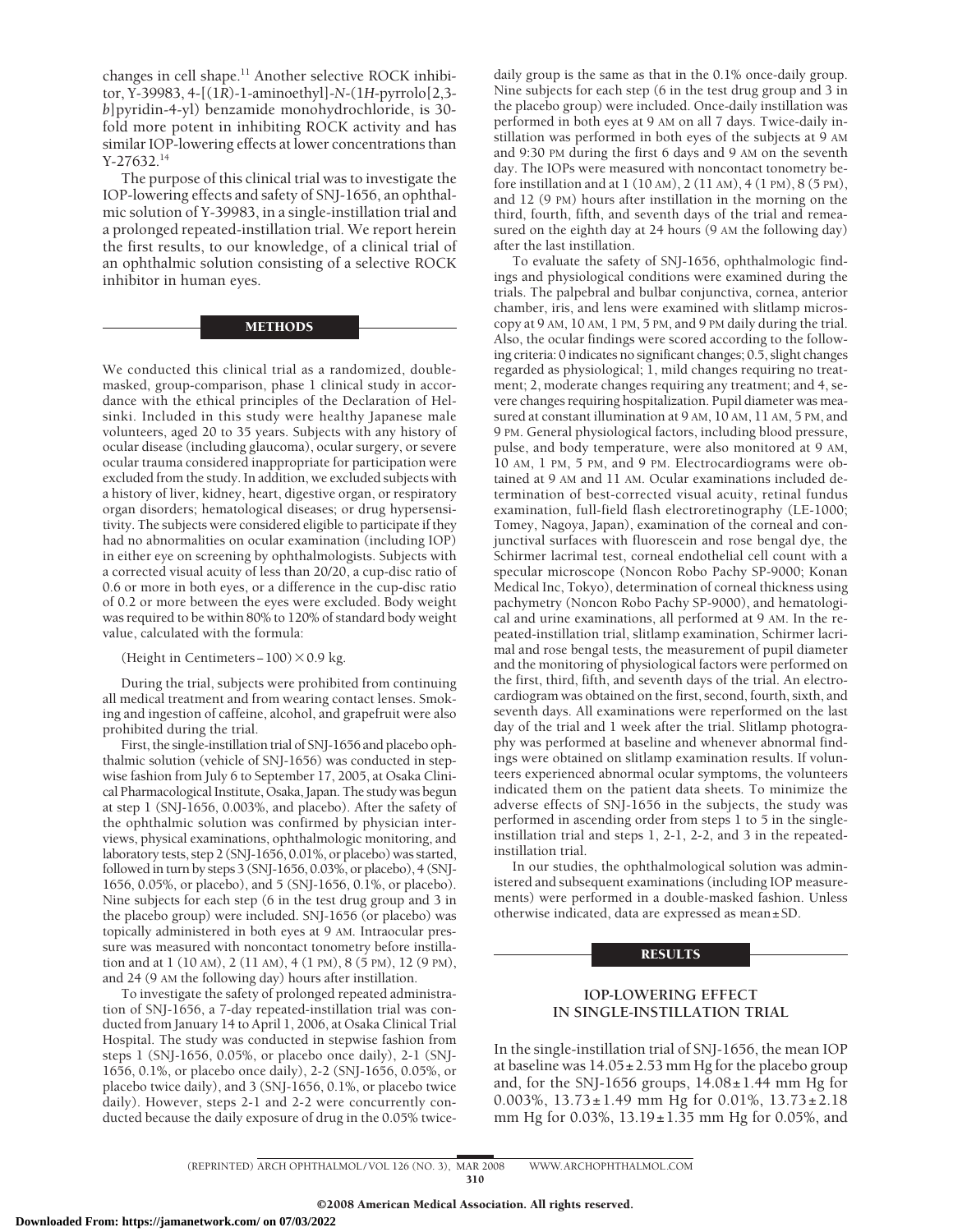

**Figure 1.** Levels of intraocular pressure (IOP) after single instillation of SNJ-1656. A, Levels of IOP decreased after instillation but were restored by 24 hours after instillation. B, Reduction of IOP after instillation of SNJ-1656 was dose dependent. Values are represented as mean±SD (SNJ-1656 group, 12 eyes in 6 subjects; placebo group, 30 eyes in 15 subjects). The significance of findings was evaluated by the Dunnett test (2-sided).  $P \le 05$  compared with the placebo group.  $\uparrow P \leq 01$  compared with the placebo group.

13.42±2.73 mm Hg for 0.1% concentrations, with no significant differences among the groups. The IOP levels in eyes administered SNJ-1656 first decreased and then returned to baseline levels by 24 hours after instillation (**Figure 1**A). The change in IOP from the baseline was −0.91, −1.18, −1.48, −2.20, −1.48, and −1.98 mm Hg at 2 hours and −0.63, −0.95, −1.79, −2.26, −1.95, and −3.00 mm Hg at 4 hours in the placebo, 0.003%, 0.01%, 0.03%, 0.05%, and 0.1% groups, respectively. Statistical analyses demonstrated significant differences in the magnitude of IOP reduction between the SNJ-1656– and placebo-treated eyes for 0.03% to 0.1% solutions (*P*=.04 at 2 hours and *P*=.01 at 4 hours for the 0.03% solution; *P*.001 at 4 hours for the 0.1% solution [2-sided Dunnett test]) (Figure 1B). With SNJ-1656, 0.1%, mean IOP was 12.79±2.64, 11.44±2.58, 10.42±1.97, 10.63±1.56, 10.63±1.30, and 12.10±2.00 mm Hg at 1, 2, 4, 8, 12, and 24 hours after the instillation, respectively. Maximal IOP change with SNJ-1656, 0.1%, −3.00±1.16 mm Hg from the baseline IOP, was observed at 4 hours after instillation, and the IOP then slowly returned to near-baseline levels during the next 24 hours. The maximal IOP reduction after instillation of SNJ-1656, 0.1%, was larger than the reductions after instillation of lower concentrations (0.003% to 0.05%) of SNJ-1656. Similar, but weaker IOP-lowering effects were observed with lower concentrations of SNJ-1656.



**Figure 2.** Bulbar conjunctival hyperemia after instillation of SNJ-1656, 0.1%.

## **SAFETY IN SINGLE-INSTILLATION TRIAL**

On slitlamp examination during the trial, there were no significant findings except hyperemia of the bulbar and palpebral conjunctiva in eyes treated with SNJ-1656 (**Figure 2**). This finding as a treatment-related adverse event occurred in all 6 eyes with instillation of the 0.1% concentration and in 5 of the 6 eyes with instillation of the 0.05% concentration (**Table 1**). One subject with ocular hyperemia caused by SNJ-1656, 0.1%, experienced blurred vision, and another treated at this dose experienced photophobia. In contrast, with the 0.003% and 0.01% concentrations of SNJ-1656, fewer incidences of ocular hyperemia occurred, and no hyperemia occurred in the placebo group. The bulbar conjunctival hyperemia disappeared in all eyes, including those receiving the 0.1% concentration of SNJ-1656 (**Table 2**), by 12 hours after the instillation. Monitoring of pupil diameter showed no significant changes in pupil size during the trial. No significant changes were found between the preinstillation and postinstillation electroretinograms or the examination findings in the ocular fundus, the corneal endothelial cell count, or the corneal thickness. In addition, physiological examination results including blood pressure, pulse, body temperature, electrocardiograms (a wave, b wave, and amplitude), and hematological and urine testing showed no significant differences among volunteers administered SNJ-1656 or placebo.

## **IOP-LOWERING EFFECT OF REPEATED-INSTILLATION TRIAL**

In the repeated-instillation trial, once-daily administration (steps 1 and 2-1) decreased IOP levels after instillation at 9 AM on each day in the SNJ-1656– and placebotreated eyes (**Figure 3**A), whereas such a pattern of changes in IOP was unclear with twice-daily administration (steps 2-2 and 3; Figure 3B). The change in IOP from baseline was significantly larger in eyes treated with SNJ-1656 once daily (steps 1 and 2-1; Figure 3C) or twice daily (steps 2-2 and 3; Figure 3D) than in eyes treated with placebo. The mean changes in IOP from the baseline on the seventh day were  $-1.86 \pm 1.93$ ,  $-2.78 \pm 0.98$ , and −3.70±1.12 mm Hg (*P*=.01, vs placebo [2-sided Dunnett test]) at 2 hours, and −1.58±1.56, −1.87±0.93, and −4.12±1.39 mm Hg (*P* < .001) at 4 hours in the groups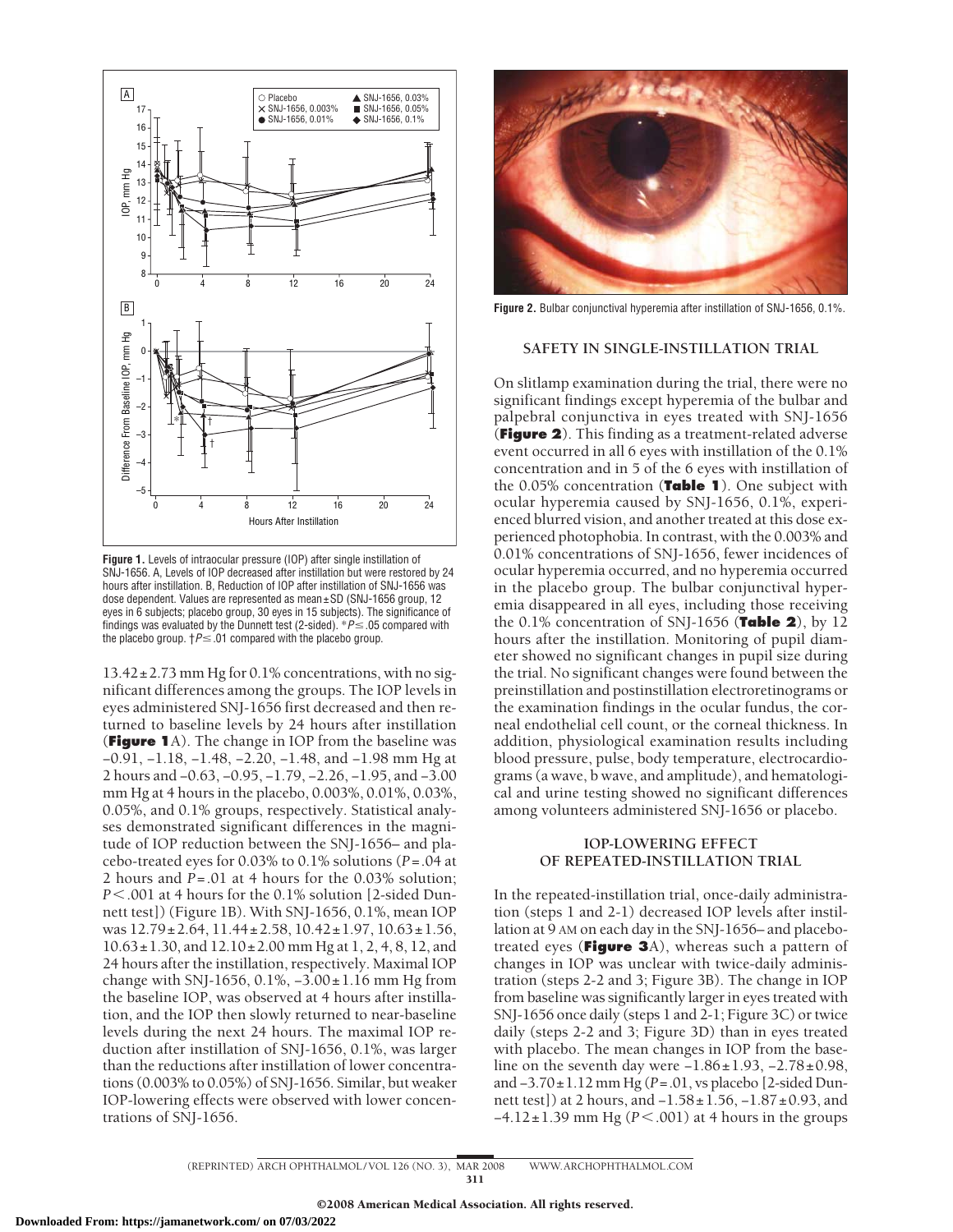| <b>Symptom/Signs</b>             | <b>SNJ-1656 Concentration</b> |                  |                  |                  |                 |
|----------------------------------|-------------------------------|------------------|------------------|------------------|-----------------|
|                                  | 0.003%<br>$(n=6)$             | 0.01%<br>$(n=6)$ | 0.03%<br>$(n=6)$ | 0.05%<br>$(n=6)$ | 0.1%<br>$(n=6)$ |
| Bulbar conjunctival hyperemia    |                               |                  |                  |                  |                 |
| Palpebral conjunctival hyperemia |                               |                  |                  |                  |                 |
| <b>Blurred vision</b>            |                               |                  |                  |                  |                 |
| Photophobia                      |                               |                  |                  |                  |                 |

aData are expressed as number of volunteers with reported treatment-related adverse events. No treatment-related adverse events occurred in the placebo group  $(n=15)$ .

| Table 2. Change in Score of Bulbar Conjunctival<br>Hyperemia After Instillation of SNJ-1656, 0.1%,<br>in the Single-Instillation Trial <sup>a</sup> |              |     |    |  |  |
|-----------------------------------------------------------------------------------------------------------------------------------------------------|--------------|-----|----|--|--|
| <b>Time After</b>                                                                                                                                   | <b>Score</b> |     |    |  |  |
| Instillation, h                                                                                                                                     |              | 0.5 |    |  |  |
|                                                                                                                                                     | 12           |     |    |  |  |
|                                                                                                                                                     |              |     | 12 |  |  |
|                                                                                                                                                     |              |     |    |  |  |
| 8                                                                                                                                                   |              |     |    |  |  |
| 12                                                                                                                                                  |              |     |    |  |  |
| 24                                                                                                                                                  |              |     |    |  |  |

aData are expressed as number of eyes of the 12 eyes in 6 volunteers. No eyes achieved scores of 2 or 3. Scores are described in the "Methods" section.

receiving placebo and SNJ-1656 at concentrations of 0.05% (step 1) and 0.1% (step 2-1), once daily, respectively. Changes in IOP on the seventh day were −0.92±1.32, −3.45±1.18 (*P*.001), and −2.51±1.74 mm Hg (*P*=.02) at 2 hours, and −1.19±1.10, −2.87±1.34 (*P*=.01), and −2.94±1.75 mm Hg (*P*=.01) at 4 hours in the groups receiving placebo and SNJ-1656 at concentrations of 0.05% (step 2-2) and 0.1% (step 3), twice daily, respectively. The IOP-lowering effects of SNJ-1656 on the seventh day were similar to those on the first day in onceor twice-daily administration. The maximal changes in IOP in the SNJ-1656 groups were observed from 2 to 4 hours after instillation.

# **SAFETY IN REPEATED-INSTILLATION TRIAL**

Hyperemia of the bulbar and palpebral conjunctiva as a treatment-related adverse event was observed in all steps in the repeated-instillation trial (**Table 3**). Some subjects treated with SNJ-1656, 0.1% (2 volunteers in step 2-1 and 1 volunteer in step 3), experienced blurred vision. One volunteer in step 3 complained of photophobia, ocular fatigue, and dryness of the eyes. In all of the subjects with these adverse events, ocular hyperemia and other ocular symptoms disappeared spontaneously after the cessation of SNJ-1656 instillation. The bulbar conjunctival hyperemia disappeared in all eyes, including those receiving once-daily and twice-daily SNJ-1656, 0.1% (**Table 4**), by 8 hours after the instillation. There were

no significant differences in pupil diameter between SNJ-1656 and placebo administrations. In addition, there were no other abnormal findings on slitlamp examination, no other ocular symptoms, and no significant abnormal physiological findings, including those for blood pressure, pulse, body temperature, and the electrocardiograms during the trial. There were no clinically significant changes from baseline in visual acuity, ocular fundus characteristics, corneal endothelial cell count, corneal thickness, electroretinographic findings, or laboratory values (hematologic analysis, blood chemistry, or urinalysis results) after the trial in the SNJ-1656 groups.

## **COMMENT**

The IOP-lowering effects of SNJ-1656 in healthy adult volunteers were demonstrated in this study, which included a single-instillation stage and a prolonged repeatedinstillation stage. The study solution SNJ-1656 is an ophthalmic solution of Y-39983, a novel selective ROCK inhibitor, which has been reported to exhibit potent IOPreducing activity in rabbits and monkeys.<sup>14</sup> Our findings obtained in this single-instillation trial demonstrated that SNJ-1656 at concentrations ranging from 0.003% to 0.1% reduced IOP in a dose-dependent fashion without systemic or severe local ocular adverse effects. Mean IOPs in eyes treated with SNJ-1656, 0.03%, were significantly lower from 2 to 4 hours after instillation than IOPs in eyes treated with placebo. The repeatedinstillation trial also showed that IOP reductions from baseline were significantly larger in eyes with SNJ-1656 applications once daily and twice daily than in eyes treated with placebo. Maximal IOP reduction was observed from 2 to 4 hours after the instillation of SNJ-1656. No significant systemic adverse events were observed. In addition, because IOP returned to baseline levels by 24 hours after instillation, and statistical difference from placebo in twice-daily administration was more than that in oncedaily administration, twice-daily administration of this ophthalmic solution can be recommended as clinically useful.

In both the single- and repeated-instillation trials, the subjects experienced ocular treatment-related adverse events, although no systemic adverse events were observed. In our clinical trial, the most frequent adverse event was ocular hyperemia. Most of the subjects experienced no hyperemia or trace to mild hyperemia. In all cases,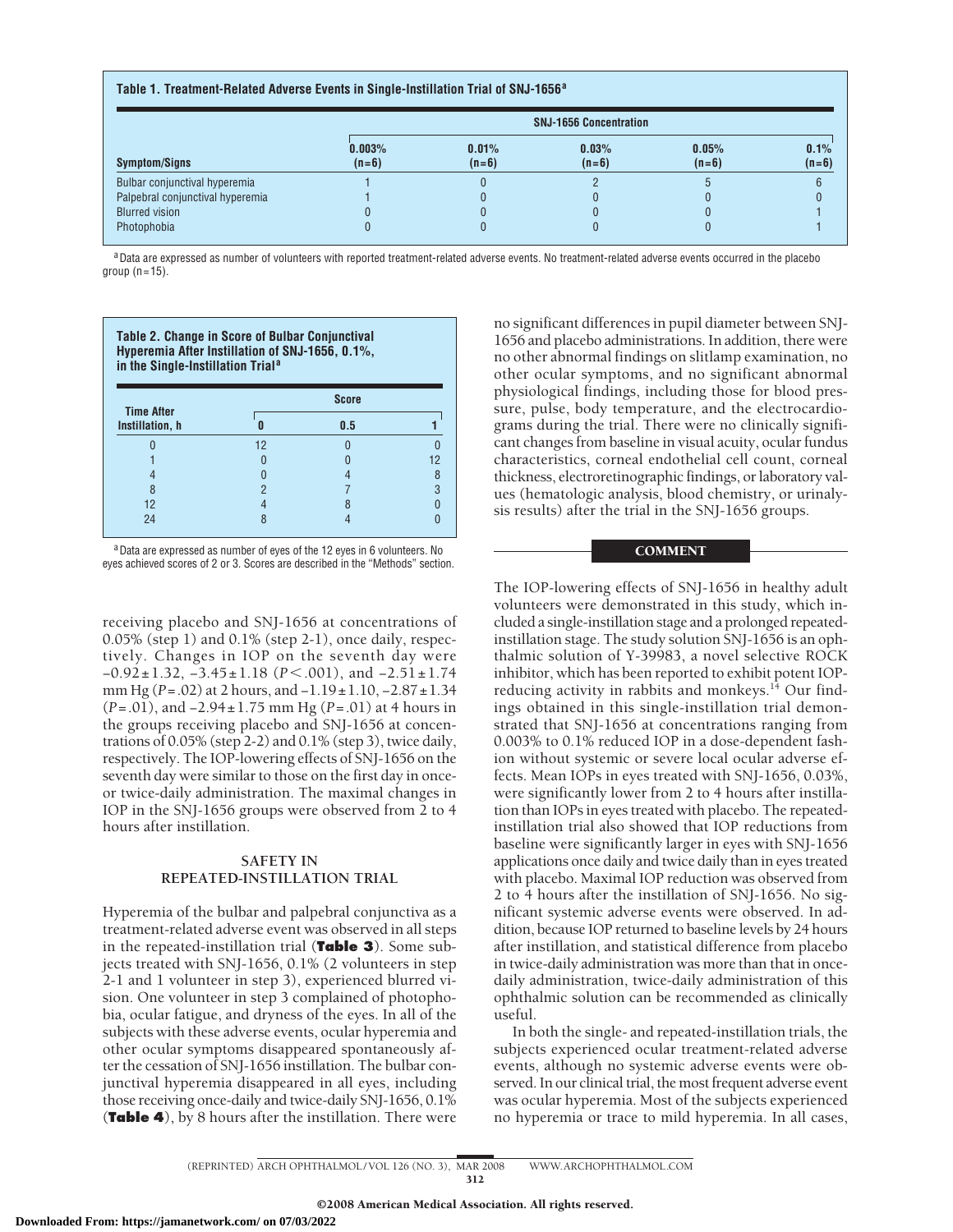

**Figure 3.** Levels of intraocular pressure (IOP) during repeated instillation of SNJ-1656. Levels of IOP in eyes with once-daily instillation of SNJ-1656 and placebo decreased after every 9 AM instillation (A), whereas diurnal changes in IOP were unclear with twice-daily administration (B). Reduction of IOP was significantly larger in eyes with SNJ-1656 administered once daily (C) or twice daily (D) than in eyes treated with placebo. Values are represented as mean±SD (12 eyes in 6 subjects). The significance of findings was evaluated by the Dunnett test (2-sided). \**P≤*.05 compared with the placebo group. †*P≤*.01 compared with the placebo group.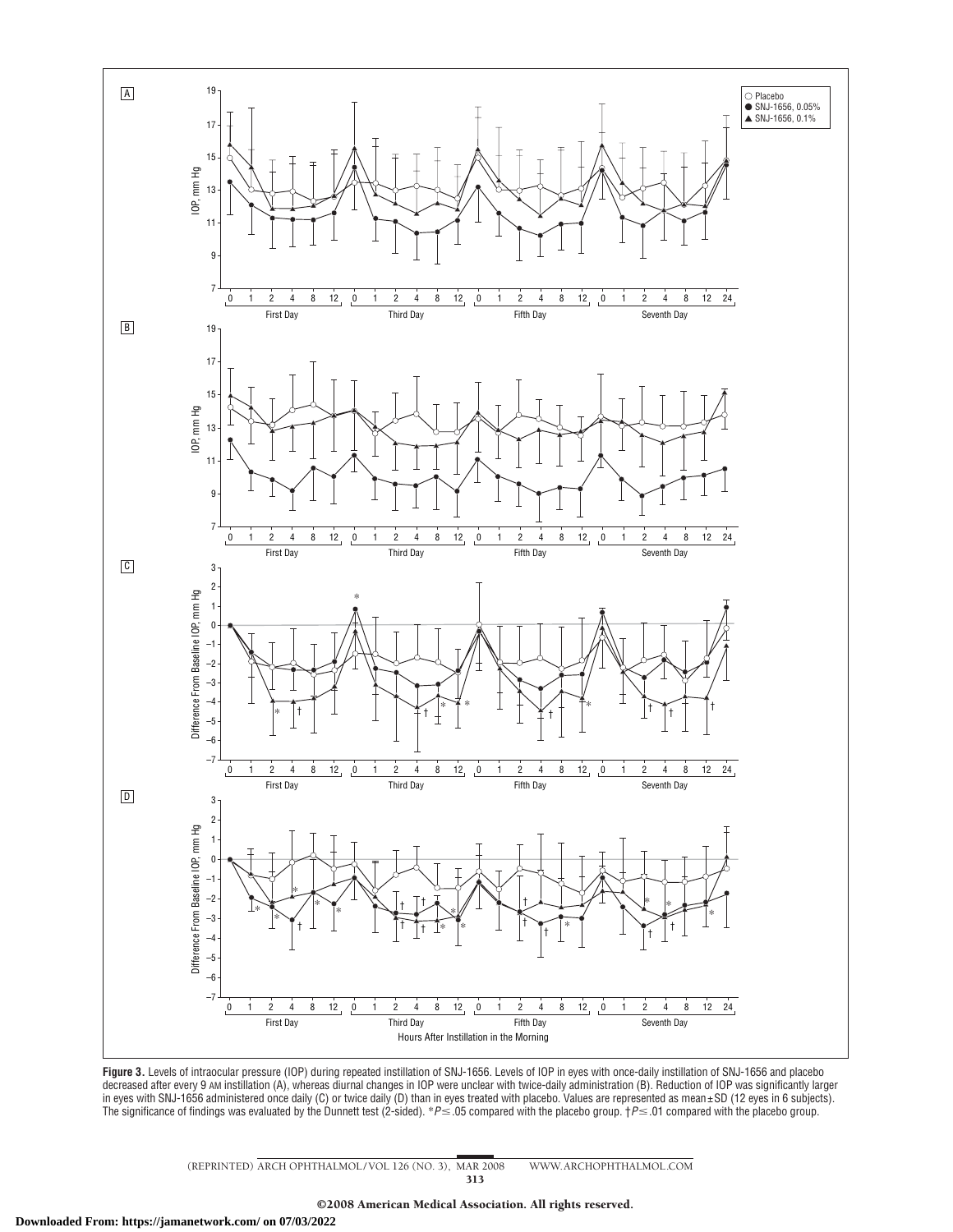## **Table 3. Treatment-Related Adverse Events in Repeated-Instillation Trial of SNJ-1656<sup>a</sup>**

| <b>Symptom/Signs</b>             | <b>Once-Daily Administration</b><br>$(n=6)$ |                | <b>Twice-Daily Administration</b><br>$(n=6)$ |                |
|----------------------------------|---------------------------------------------|----------------|----------------------------------------------|----------------|
|                                  | SNJ-1656, 0.05%                             | SNJ-1656, 0.1% | SNJ-1656, 0.05%                              | SNJ-1656, 0.1% |
| Bulbar conjunctival hyperemia    |                                             |                |                                              |                |
| Palpebral conjunctival hyperemia |                                             |                |                                              |                |
| <b>Blurred vision</b>            |                                             |                |                                              |                |
| Photophobia                      |                                             |                |                                              |                |
| Ocular fatique                   |                                             |                |                                              |                |
| Dryness of the eyes              |                                             |                |                                              |                |

aData are expressed as number of volunteers with reported treatment-related adverse events. No treatment-related adverse events occurred in the placebo group.

**Table 4. Change in Score of Bulbar Conjunctival Hyperemia After Instillation of SNJ-1656, 0.1%, on the Seventh Day in the Repeated-Instillation Trial<sup>a</sup>**

| <b>Time After</b> | <b>Score</b>   |                                 |   |  |
|-------------------|----------------|---------------------------------|---|--|
| Instillation, h   | 0              | 0.5                             |   |  |
|                   |                | <b>Once-Daily Instillation</b>  |   |  |
|                   | 12             |                                 |   |  |
|                   | N              | 4                               |   |  |
| 4                 | 3              | 8                               |   |  |
| 8                 | 9              | 3                               |   |  |
| 12                | 12             |                                 |   |  |
| 24                | 12             |                                 |   |  |
|                   |                | <b>Twice-Daily Instillation</b> |   |  |
| n                 | 12             |                                 | 0 |  |
|                   | $\overline{2}$ |                                 | 6 |  |
| 4                 | 6              | 6                               |   |  |
| 8                 | 10             | $\overline{2}$                  |   |  |
| 12                | 12             |                                 |   |  |
| 24                | 12             |                                 |   |  |

aData are expressed as number of eyes in the 12 eyes in 6 volunteers. No eyes achieved scores of 2 or 3. Scores are described in the "Methods" section.

ocular hyperemia was transient and disappeared spontaneously after the cessation of SNJ-1656 instillation. Because the disappearance of hyperemia was confirmed in all eyes on slitlamp examination, SNJ-1656 did not seem to pose any safety problems for patients treated with lower concentrations. The occurrence of ocular hyperemia is consistent with findings in our previous animal experiments, in which similar conjunctival hyperemia (and minor hemorrhage) was found in rabbits and monkeys after frequent instillation of higher doses of SNJ-1656.<sup>14</sup> Hyperemia may be the result of relaxation of the blood vessels because ROCK inhibition induces smooth muscle relaxation.<sup>11</sup> Also, sporadic subconjunctival hemorrhage may be caused by impairment of barrier function or morphologic changes in vascular endothelial cells.14 There were no clinically relevant effects of SNJ-1656 on visual acuity, ocular fundus characteristics, corneal endothelial cell count, corneal thickness, or electroretinographic findings. In addition, no clinically significant effects on blood pressure, pulse, body temperature, or electrocardiographic findings were noted with administration of SNJ-1656. The results of this study thus indi-

cate that the IOP-lowering efficacy of SNJ-1656 was significant in healthy volunteers and that the adverse effects of its administration did not matter. Because we observed no systemic adverse events in this study, we believe that the use of SNJ-1656 is safe, even for patients with systemic disease.

Aqueous outflow in the conventional pathway is regulated by the contraction and relaxation of the CM, and also by the TM, which possesses smooth muscle–like properties.<sup>15</sup> It is thought that CM contraction distends the TM and increases aqueous outflow, whereas TM contraction decreases aqueous outflow.6 Aqueous outflow is thus inversely influenced by the contractility of TM and CM. The contraction and relaxation of smooth muscle are regulated by myosin light chain phosphorylation/ dephosphorylation. ROCK is involved in one of the major pathways of myosin light chain phosphorylation and is thought to regulate actomyosin-based contractility in many types of cells by phosphorylation of ROCK substrates.16-18 Involvement of ROCK in the control of IOP via regulation of the aqueous conventional outflow pathway has principally been demonstrated by 2 types of evidence: effects on the cellular behavior of TM, and the contribution of ROCK to the contractility of CM and TM. Recent studies have indicated that cytoskeletal drugs, including ROCK inhibitors, decrease aqueous outflow resistance by modulating cytoplasmic fibers.<sup>19</sup> In previous studies,<sup>11,20</sup> we found that the selective ROCK inhibitor Y-27632 causes alterations in cell shape; decreases actin stress fibers and focal adhesions in cultured human TM cells; elicits profound effects on TM cell activities, including adhesion, gel contraction, and cell motility; and decreases IOP in rabbit eyes. It has also been shown that Y-27632 increases aqueous outflow in enucleated, perfused porcine eyes<sup>21</sup> and that topical application of Y-39983 significantly decreases IOP in monkey eyes.<sup>14,22</sup> The inhibitors Y-27632 and Y-39983 induce relaxation of carbachol-contracted rabbit CM strips and TM11,13 and contract monkey TM, exhibiting involvement of phosphorylation of myosin phosphatase by ROCK.<sup>23</sup> Collectively, these findings suggest that TM is a target for the development of new cytoskeletal drugs, including ROCK inhibitors, for new treatment of glaucoma. Based on the findings of the present study, SNJ-1656 can be considered a candidate drug for lowering IOP by increasing conventional outflow with few adverse effects.